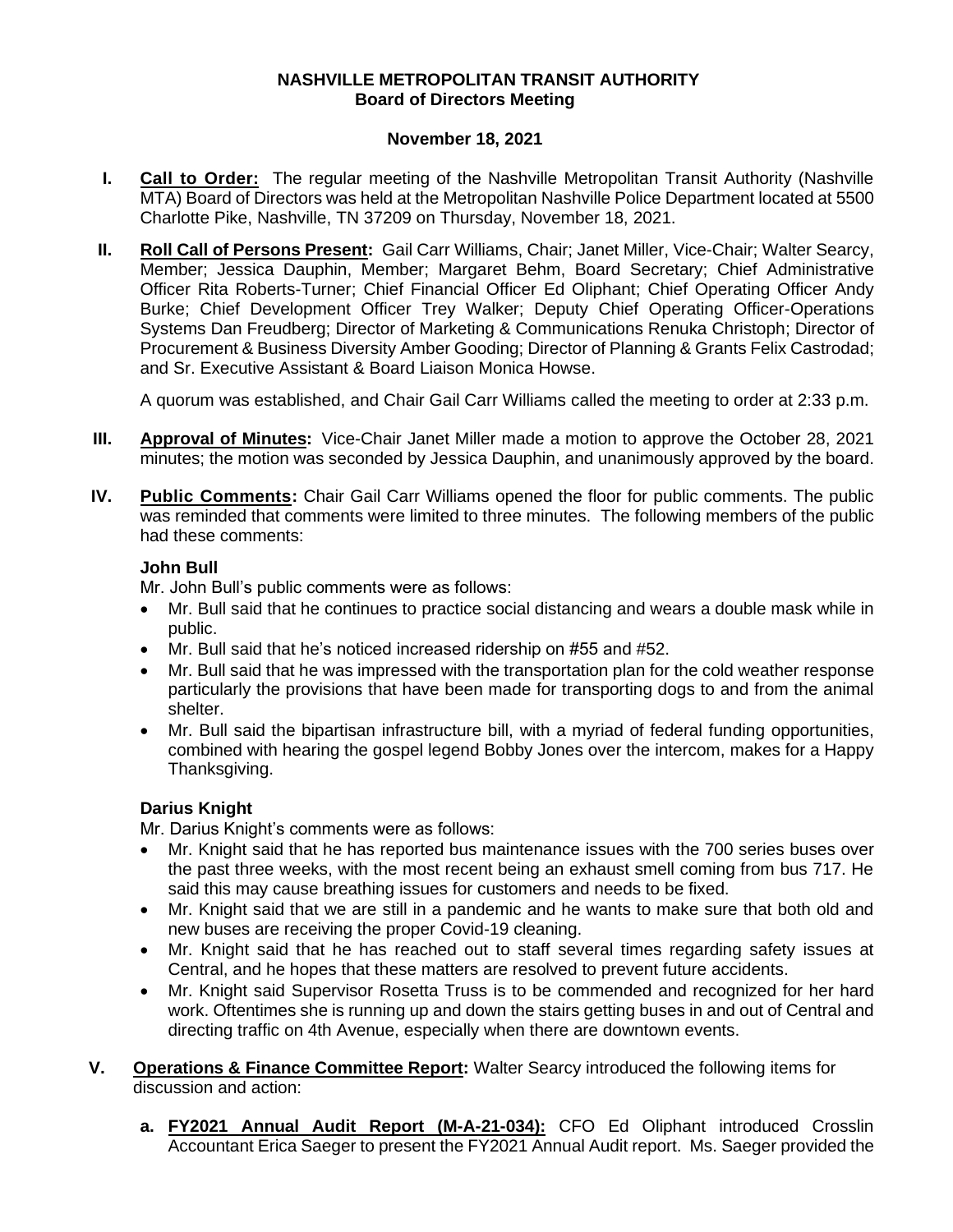Board with a summary of the audit outcomes and audited financial statements, highlighting that her firm was offering a clean audit opinion.

Staff requested the Board accept the Comprehensive Annual Audit Report for the fiscal year ended June 30, 2021.

The committee made a recommendation to approve the FY2021 Annual Audit Report and it was unanimously approved by the board.

- **b. Monthly Financial Report Compared to Budget (OF-D-21-031):** CFO Ed Oliphant reported and reflected on the statement of operations for September 2021 compared to the budget and a balance sheet as of September 30, 2021. There was no further discussion at this time.
- **c. Annual Risk Assessment (OF-D-21-032):** Chief Financial Officer Ed Oliphant and CEO Steve Bland led a discussion on the risk assessment at the meeting.

A list of each of the focus areas was previously identified in the financial area plus a description and discussion of some new areas for discussion. This list for finance still has a major focus and we continue to find ways to mitigate financial risk, but to ensure that we addressed all areas, we had to have open and productive discussions on all aspects of the company as we continue to try to improve the company by identifying and mitigating any risks and improve the customer/rider experience for those who utilize and depend on our services.

- **d. Monthly Operating Statistics (OF-D-21-033):** Chief Operating Officer Andy Burke reported and reflected on the monthly operating statistics report through September 2021. There was no further discussion at this time.
- **e. Quarterly Performance Report (OF-D-21-034):** Deputy Chief Operating Officer-Operations Systems Dan Freudberg reported the following:

System-wide, ridership continues to increase on nearly every route. Many of the trends discussed with the previous quarter's data continue to hold, with more robust recoveries in ridership seen on the most frequent transit routes. Trips oriented towards a more traditional commuter schedule (i.e., AM/PM peak period trips) have been slower to recover, with midday and weekend service demand showing stronger gains.

During this period, we could also see some effects of students returning to in-person classes and using WeGo services under the StrIDe program. Though StrIDe ridership is still less than half of pre-pandemic levels, this still equates to well over 2,000 rides on a typical school day. A few hundred of these daily school rides are on the #55 Murfreesboro Pike, which has notably taken over the number one spot in our network for overall ridership. It replaces the #56 Gallatin Pike, which had previously held this position for essentially the entire modern history of the Nashville MTA/WeGo.

On-time performance system-wide continues its anticipated decline as congestion returns to the region but remains at or above pre-pandemic levels on most routes and at most times of the day. Unfortunately, the routes with the highest ridership levels also tend to be those most impacted by the returning congestion, as these routes operate almost exclusively on major 'Pikes' that run roughly parallel to major highways and have highly directional peak-period traffic. Schedule adjustments that took effect with the October service change package will mitigate (but not reverse) these declines.

**f. MTA Legal Services Contract Value Increase (M-A-21-035):** Chief Administrative Officer Rita Roberts-Turner reported the following:

Following a competitive procurement process, the Nashville Metropolitan Transit Authority Board of Directors through its Chief Executive Officer entered into a five (5) year contract with Dodson Parker Behm & Capparella (Dodson Parker Behm) for general counsel and Board Secretary services and a five (5) year contract with Bradley Arant Boult Cummings LLP (Bradley) for general legal services on September 1, 2018.

Staff requested the Board to approve the contract amendments as outlined and presented at the board meeting, to increase the total not to exceed contract value to \$475,000 for Dodson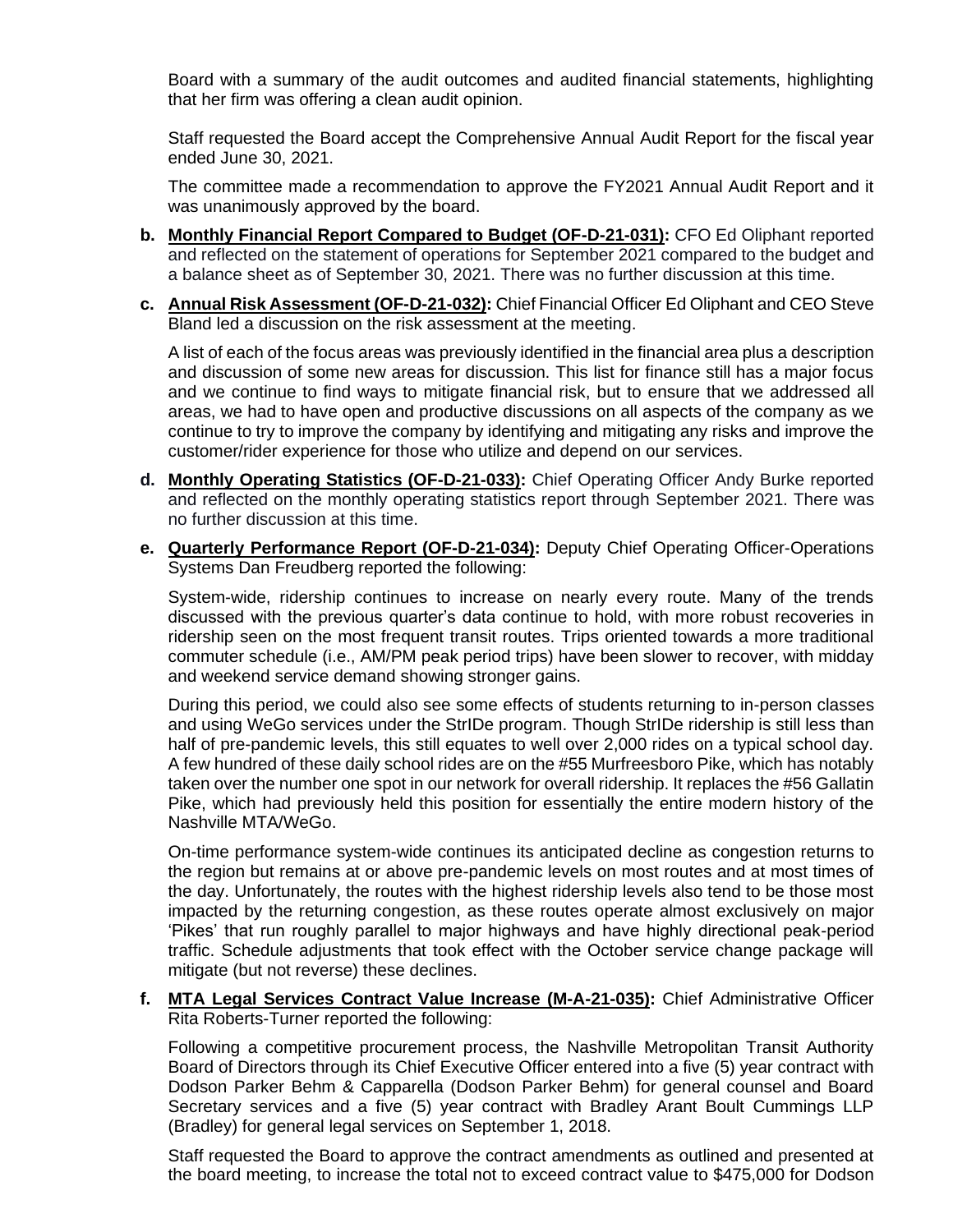Parker Behm and to increase the total not to exceed contract value to \$350,000 for Bradley for the remainder of both contracts. Significant issues associated with the proposed increases included research related to COVID as well as legal work associated with development of the North Nashville Transit Center. Available funding will continue to be incorporated into annual operating and capital budgets.

The committee made a recommendation to approve the MTA Legal Services Contract Value Increase and it was unanimously approved by the board.

- **VI. New Initiative & Community Engagement Committee Report:** Vice-Chair Janet Miller introduced the following items for discussion and action:
	- **a. nMotion Status Report (NICE-D-21-013)**: Director of Planning & Grants Felix Castrodad presented the following project update at the Board Meeting:

The nMotion plan identified several opportunities and outlined a series of strategies to enhance the transit system by improving service, attracting and retaining riders, and meeting the growing needs of the Middle Tennessee region through the year 2040.

Since the nMotion plan adoption, the agency has been strategically working on incremental improvements to advance the plan strategies within the existing resources. As we continue to plan and adapt for service post-pandemic, the resiliency built into the nMotion plan improvements will play a critical role in enhancing WeGo's relevance for the future.

- **VII. 2022 MTA Committee & Board Meeting Schedule (M-A-21-036):** Chief Administrative Officer Rita Roberts-Turner presented the proposed schedule for the 2022 committee and board meetings, with highlights to mid-year and holiday schedules, noted below:
	- **November 17** Thanksgiving falls on the fourth Thursday, so the November meeting will be on the third Thursday.
	- **December 15** In recent years, the Nashville MTA Board has met earlier in December to free up the week before Christmas for travel and family plans for Nashville MTA Board members and staff.

The committee made a recommendation to approve the 2022 Committee & Board Meeting Schedule and it was unanimously approved by the board.

- **VIII. CEO's Report:** CEO Bland provided the following report:
	- **1.** With respect to COVID status, we've seen a slight uptick in employee cases lately reflecting the overall trend in cases throughout Nashville. As of this morning, we had 3 employees off for COVID-related leave, and one-off awaiting test results. Tragically, one of our maintenance employees passed away last week from complications arising from COVID. Appreciation was extended to Senior Safety Manager Nick Oldham and the Metro Nashville Health Department for holding an on-site vaccine booster event at the Nestor facility.
	- **2.** Also, with respect to COVID, we remain subject to the TSA requirement of customer and employee masking while on WeGo properties and vehicles but are also faced with legislation passed by the General Assembly and signed into law by Governor Lee last week prohibiting most local government entities from enforcing mask mandates. There is a provision in the law for entities that would risk losing Federal aid to file for an exception with the Office of State Comptroller, and CAO Rita Roberts-Turner and Board Secretary Margaret Behm are working on that filing.
	- **3.** Earlier this month, the Federal Infrastructure Bill was signed into law by President Biden. We are anticipating approximately a 30% increase in the formula funding that MTA receives, although the final numbers are somewhat dependent on the 2020 census. This will allow us to advance several projects in the Metro Nashville Transportation Plan more quickly but will also require increased local match as the basic structure of the major programs did not change from previous legislation. The legislation also provides a number of opportunities for competitive grant programs of various types.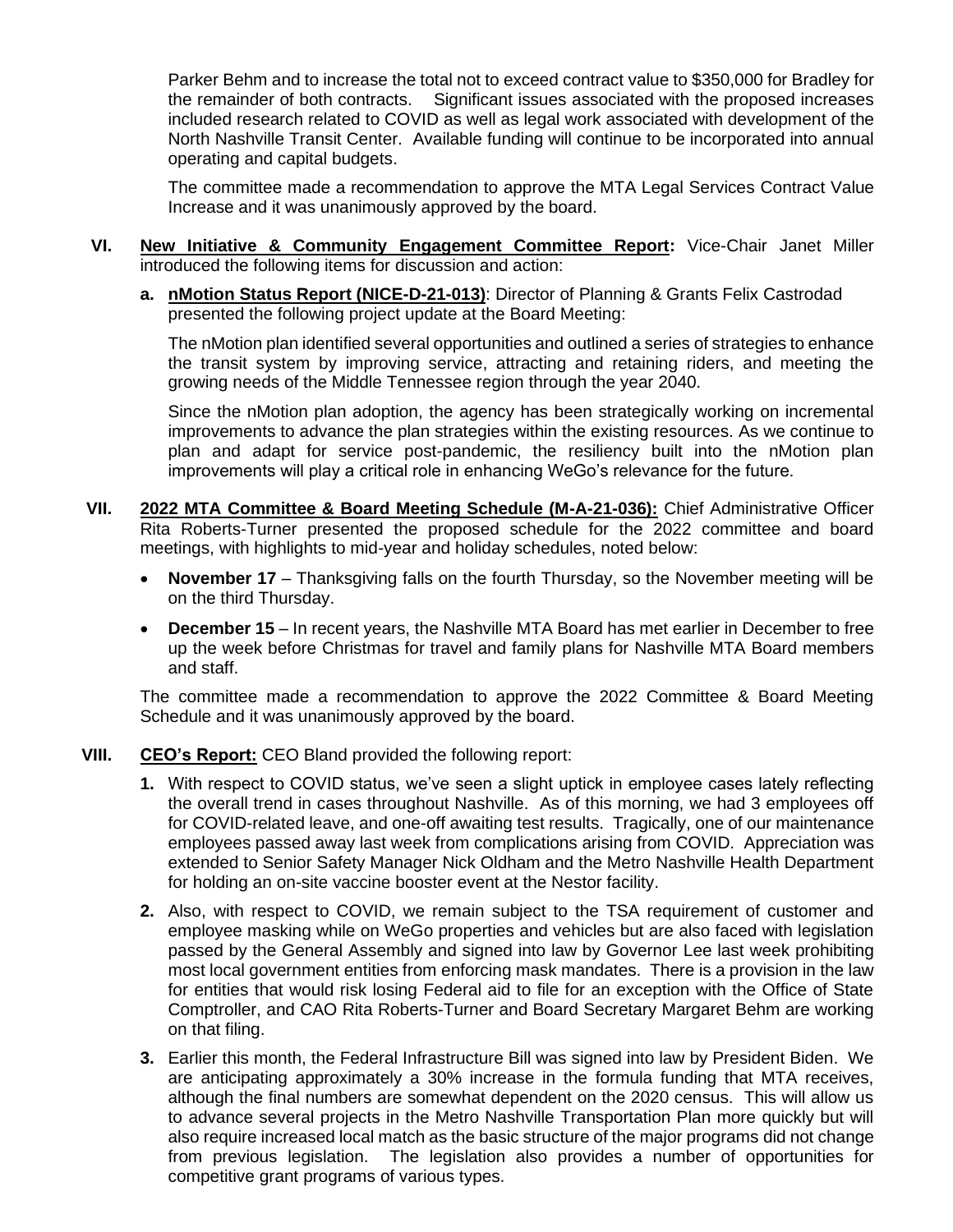- **4.** With respect to the North Nashville Transit Center, we anticipate demolition of existing structures on that site to commence by the end of this month, as we only have one remaining permit to pull. Demolition will not have an impact on surrounding neighbors in terms of lane closures or other disruptions. We concluded 3 meetings of our North Nashville Transit Center Advisory Committee 2 weeks ago. This group provided valuable input to our design team with respect to cultural programming and design aspects to make sure that the Center properly represents the culture and history of the neighborhood. We anticipate spending time at your December meeting to review the design concepts and overall project status.
- **5.** Also, on the topic of "coming attractions," CFO Ed Oliphant and Comptroller Shelly McElhaney have kicked off the budget planning process for the FY2022-23 Operating Budget. As in past years, we will have our initial budget planning workshop with you via the NICE Committee in December.
- **6.** Following the award (last month) of a consulting contract for the Downtown Neighborhood Traffic Project on behalf of NDOT, all contracting documents are in place and a kickoff meeting will be held with the Consultants and various stakeholders later this month.
- **7.** Last month, the Mayor submitted a proposed capital spending plan totaling \$568.855 million to the Metro Council for their consideration over the next several months. The Mayor's Plan included \$26.76 million for public transit. Following Council review, specific Council Members submitted several questions and filed some amendments that will be considered as the plan works its way through the legislative process. Council is expected to act on a final plan in December.
- **8.** Last week, several of the staff attended the Annual Conference and Expo of the American Public Transportation Association in Orlando. This was a terrific learning and networking opportunity for several of our staff, particularly with the presence of hundreds of product vendors displaying the latest in transit products and technology. CEO Bland particularly thanked Board Member Jessica Dauphin for taking time away from her family to attend and to engage with other Transit Board Members.
- **9.** Mayor Cooper has announced the hiring of a new Director of Transportation for the City of Nashville. Ms. Diana Alarcon will bring over 30 years of experience, including City DOT Director roles in Ft. Lauderdale, Florida, and Tucson, Arizona. We look forward to working with her and continuing to work with Faye DiMassimo who will return to her full-time role as Mayor Cooper's Senior Advisor for Transportation and Infrastructure.
- **10.** On November 4, 2021, the American Council of Engineering Companies of Tennessee awarded the Grand Award for Engineering Excellence to the Nolensville Transit Stop Improvement Project in the small transportation projects category. This is a tremendous honor for our staff and design team and can now join the project award of the year it won from Walk Bike Nashville in our trophy case!
- **11.** On the RTA side:
	- **a.** As is typically the case, ridership on the WeGo Star Titans Express Train is following in lockstep with the success of the team. With 5 home games under their belt and ours, we have been averaging about 600 trips per home game.
	- **b.** The supply chain issues that are making worldwide news remain in effect for two specific RTA projects. The rehabilitation of our last locomotive has been delayed due to some parts availability shortages, and the delivery of 10 new commuter buses has similarly been delayed. While we are hopeful both projects will be complete by the end of the first quarter of 2022, this is still a very fluid situation.
	- **c.** We are partnering with the City of Murfreesboro on a park-and-ride lot adjacent to their soon-to-be-built transit facility. At this time, Hannah Schaeffer of our staff is working with Federal Transit Administrative staff on the necessary environmental reviews that must precede our projects.
- **IX. Chair's Report:** Chair Gail Carr Williams reported the following: